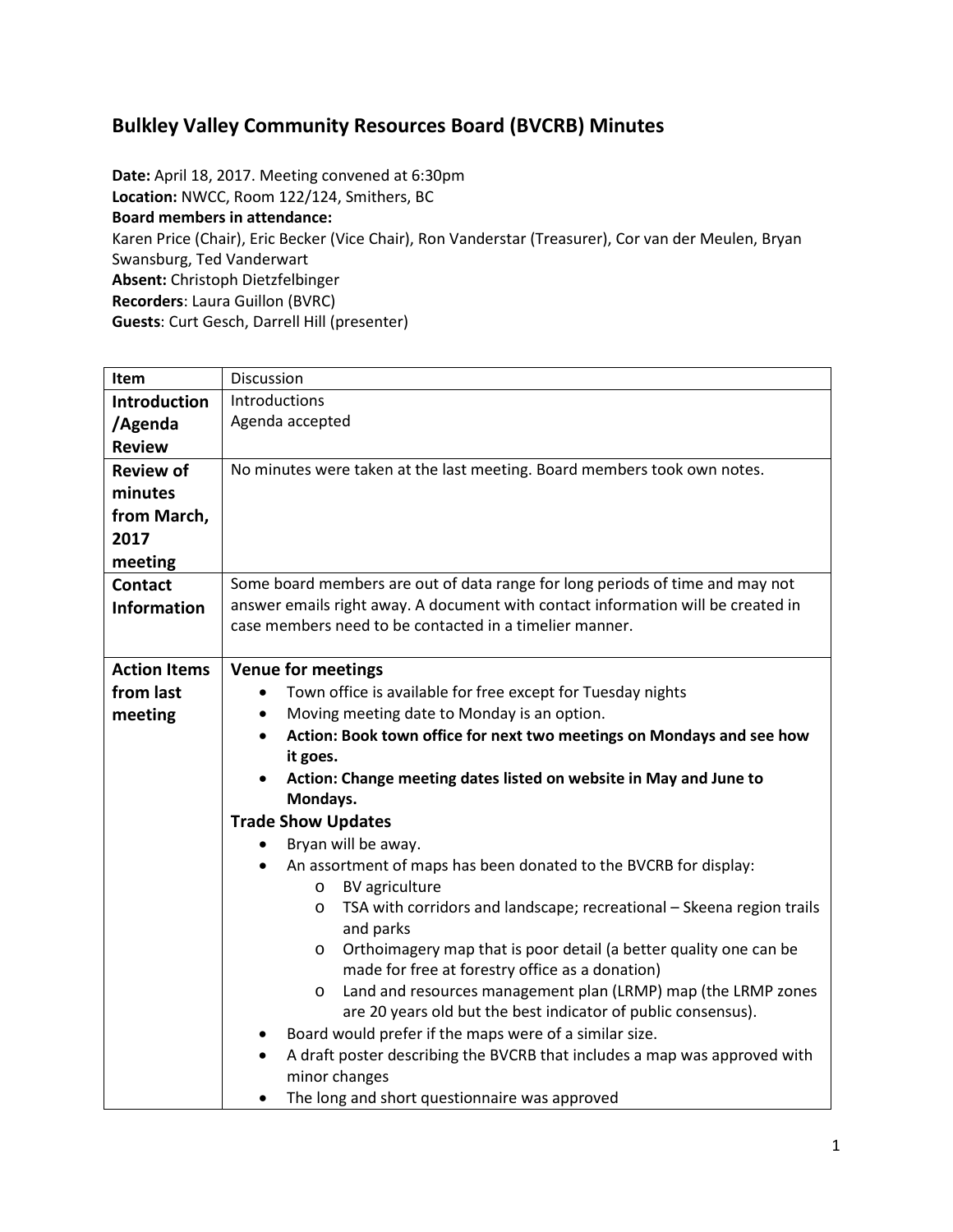|                     | An email was sent out with the volunteer schedule and some time slots were<br>$\bullet$<br>filled in the meeting. More volunteers are needed. |  |  |  |  |
|---------------------|-----------------------------------------------------------------------------------------------------------------------------------------------|--|--|--|--|
|                     |                                                                                                                                               |  |  |  |  |
|                     | The back of the booth will only have a curtain. A board is needed for<br>٠                                                                    |  |  |  |  |
|                     | displaying the posters.                                                                                                                       |  |  |  |  |
|                     | Action: Reprint LRMP as a larger map; build a better orthoimagery map                                                                         |  |  |  |  |
|                     | and add mining sites.                                                                                                                         |  |  |  |  |
|                     | <b>Action: Print 125 posters</b><br>$\bullet$                                                                                                 |  |  |  |  |
|                     | <b>Action: Print 500 questionnaires</b><br>$\bullet$                                                                                          |  |  |  |  |
|                     | Action: Send email with updated schedule and ask past board members to                                                                        |  |  |  |  |
|                     | volunteer                                                                                                                                     |  |  |  |  |
|                     | Action: Search for a backdrop to post the maps (Trade Show, BVRC, NWCC)                                                                       |  |  |  |  |
|                     | or build one if not available.                                                                                                                |  |  |  |  |
|                     | <b>Fall Fair</b>                                                                                                                              |  |  |  |  |
|                     | Major topic to discuss at the meeting after the trade show.<br>$\bullet$                                                                      |  |  |  |  |
|                     | Investigation into details has begun.<br>$\bullet$                                                                                            |  |  |  |  |
|                     |                                                                                                                                               |  |  |  |  |
| <b>New Business</b> | Procedure for potentially volatile presentations                                                                                              |  |  |  |  |
|                     | A great job was done during March's meeting keeping everyone in order.                                                                        |  |  |  |  |
|                     | The atmosphere was tense at the beginning, but improved by the end. There                                                                     |  |  |  |  |
|                     | was a successful involvement of the public with people feeling that they                                                                      |  |  |  |  |
|                     | were heard and they were not losing anything.                                                                                                 |  |  |  |  |
|                     | When introducing the presentation, a nominated moderator should make it<br>$\bullet$                                                          |  |  |  |  |
|                     | clear to the audience that the presentation is to the board as an information                                                                 |  |  |  |  |
|                     | session; the public are observers and as such cannot comment during the                                                                       |  |  |  |  |
|                     | presentation.                                                                                                                                 |  |  |  |  |
|                     |                                                                                                                                               |  |  |  |  |
|                     | Following the presentation, the BVCRB will ask questions first, then the<br>$\bullet$                                                         |  |  |  |  |
|                     | public will have some time.                                                                                                                   |  |  |  |  |
|                     | Review policy on public documents                                                                                                             |  |  |  |  |
|                     | The BVCRB must be careful not to appear to be favoring one group over<br>٠                                                                    |  |  |  |  |
|                     | another (promoting one agenda over another).                                                                                                  |  |  |  |  |
|                     | Have at minimum one other board member to double check posts as policy.                                                                       |  |  |  |  |
|                     |                                                                                                                                               |  |  |  |  |
|                     | If something is posted as an individual opinion, it must be marked as such                                                                    |  |  |  |  |
|                     | and not as the view of the board.                                                                                                             |  |  |  |  |
|                     | <b>Societies Act</b>                                                                                                                          |  |  |  |  |
|                     | The Societies Act came into effect November 28, 2016 and governs how                                                                          |  |  |  |  |
|                     | societies (not-for-profit corporations) are created and run in B.C. The Act                                                                   |  |  |  |  |
|                     | includes significant updates to allow for more flexibility in how societies                                                                   |  |  |  |  |
|                     | operate, while still protecting the public interest.                                                                                          |  |  |  |  |
|                     | Since the BVCRB is not considered a society, there are barriers when                                                                          |  |  |  |  |
|                     |                                                                                                                                               |  |  |  |  |
|                     | applying for insurance and fundraising.                                                                                                       |  |  |  |  |
|                     | Advantages:                                                                                                                                   |  |  |  |  |
|                     | Ability to get insurance for events<br>$\circ$                                                                                                |  |  |  |  |
|                     | Easier time fundraising<br>O                                                                                                                  |  |  |  |  |
|                     | A member of a society is not, in that capacity, liable for a debt or<br>O                                                                     |  |  |  |  |
|                     | other liability of the society. The board is protected, especially when                                                                       |  |  |  |  |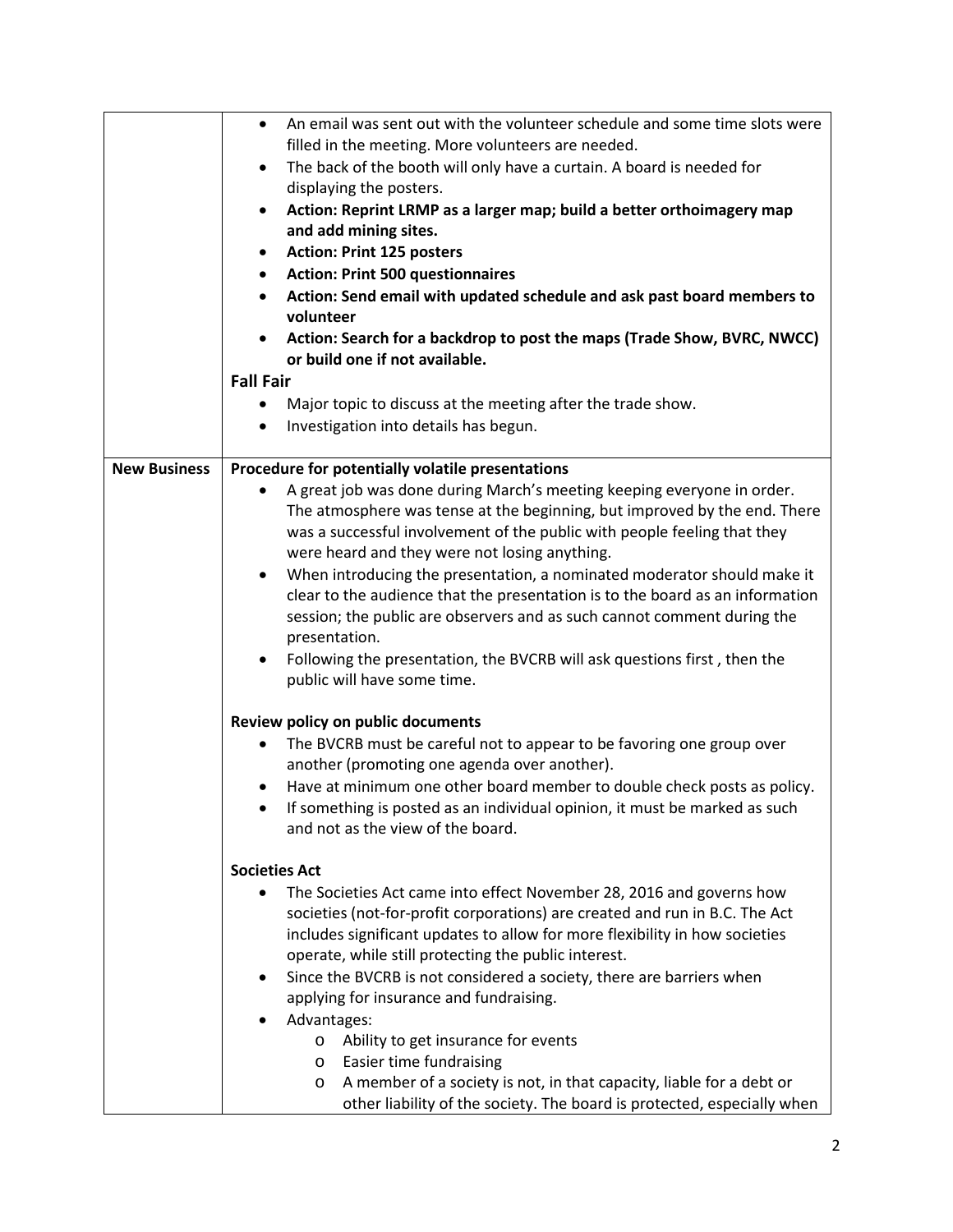| money is involved (who is currently liable if any debts are incurred?)                |  |  |
|---------------------------------------------------------------------------------------|--|--|
| It would take some paperwork to get established, then simple<br>$\circ$               |  |  |
| reporting annually,                                                                   |  |  |
| Required to report to revenue Canada concerning funds.<br>O                           |  |  |
| The BVCRB has gone 25 years without, so why apply now?<br>$\bullet$                   |  |  |
| Action: Take a couple months to read up and discuss with others about it<br>$\bullet$ |  |  |
| Smithers - Telkwa Bike Path                                                           |  |  |
| Tony is interested in presenting to the board on the Smithers to Telkwa bike          |  |  |
| path                                                                                  |  |  |
| Action: set up presentation for June's meeting                                        |  |  |
| <b>Alan Baxter - LRMP</b>                                                             |  |  |
| From PIR, will give an update on higher level monitoring plans.<br>$\bullet$          |  |  |
| • The BVCRB needs to have a better understanding of these.                            |  |  |
| Action: set up presentation for future meeting<br>$\bullet$                           |  |  |
|                                                                                       |  |  |
| <b>Operational Funding Shortage</b>                                                   |  |  |
| The operating budget is dwindling, need to look into more funding options.            |  |  |
| Karen spoke with Tony (regional director from FLNRO), there are funding<br>$\bullet$  |  |  |
| options if the BVCRB is interested in doing monitoring.                               |  |  |
| Funding could go through the BVRC.<br>$\bullet$                                       |  |  |
| Action: Members to discuss alternative funding options<br>$\bullet$                   |  |  |
| <b>Telkwa Coal</b>                                                                    |  |  |
| Currently not in a position to present to the board.<br>$\bullet$                     |  |  |
| Likely will schedule for fall.<br>$\bullet$                                           |  |  |
|                                                                                       |  |  |
| <b>Invasive Plant Presentation</b>                                                    |  |  |
| Presentation by Darrell Hill (Field Coordinator, NWIPC)<br>٠                          |  |  |
| Reporting can be done by calling 1-866-44WEEDS or using the 'Report-A-<br>$\bullet$   |  |  |
| Weed' App                                                                             |  |  |
| A current invasive weed list for the Bulkley IPMA will be provided                    |  |  |
|                                                                                       |  |  |

## **Meeting adjourned at 9:00 pm. Next meeting 7:00 pm, May 15, 2017 (Smithers town office)**

**Actions**

| <b>Task</b>                                                    | <b>Due</b>     | <b>Responsibility</b> |
|----------------------------------------------------------------|----------------|-----------------------|
| Book town office on Monday nights for the next two meetings    | April 28, 2017 | Ron                   |
| Update website to reflect new meeting dates                    | April 28, 2017 | <b>BVRC</b>           |
| Reprint LRMP map in a larger size, rework the orthoimagery map | May 5, 2017    | Ron, Ted              |
| and put together a map with mining sites                       |                |                       |
| Print 125 BVCRB posters for the trade show                     | May 5, 2017    | Ted                   |
| Print 500 questionnaire's for the trade show                   | May 5, 2017    | Bryan                 |
| Arrange a volunteer schedule for the trade show, ask past      | May 5, 2017    | Cor                   |